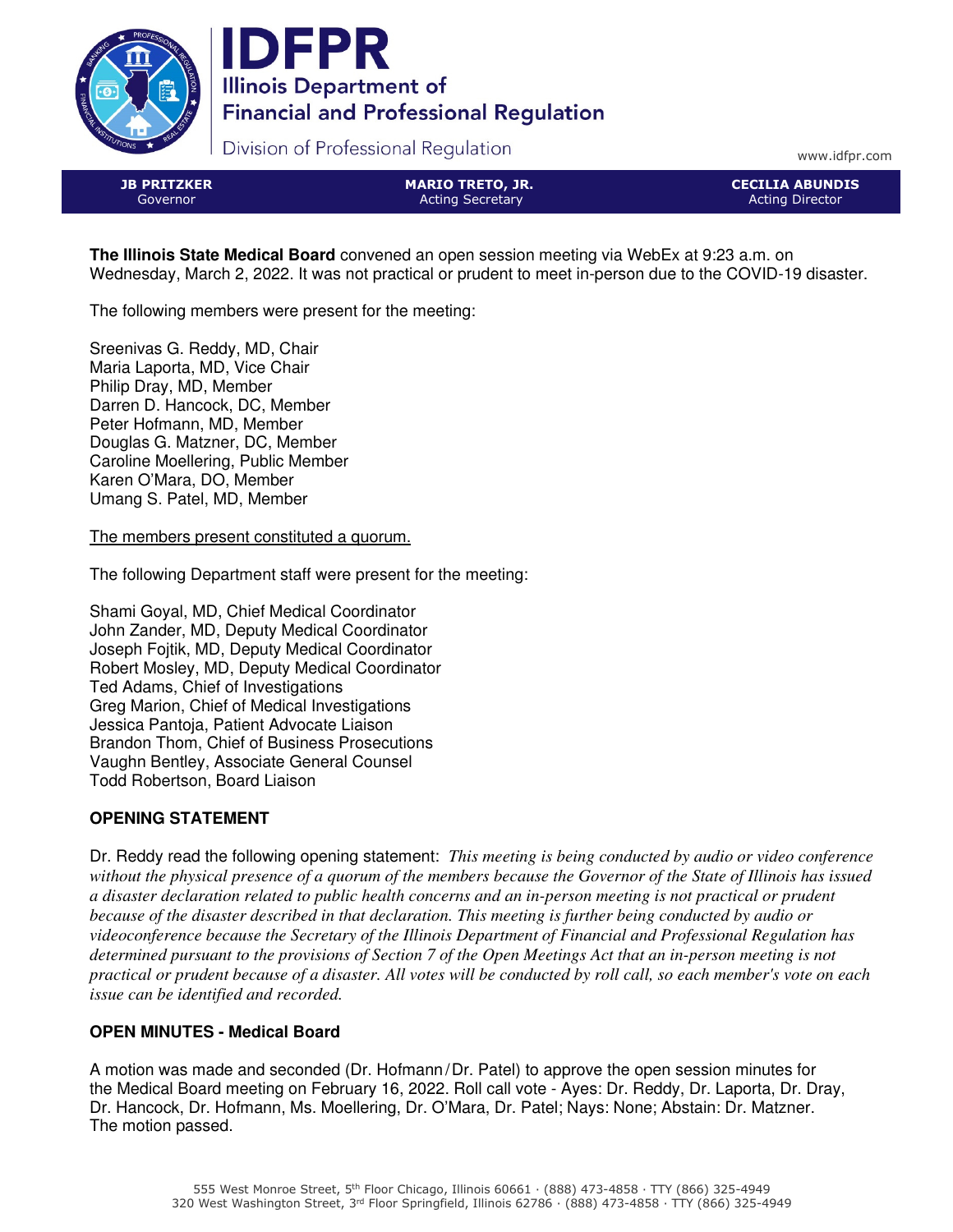## **RECOMMENDATIONS made by the Complaint Committee in closed session on March 2, 2022**

Mr. Robertson reported that the Complaint Committee made the following recommendations:

Defer 1 complaint pending additional information, Close 20 complaints - 4 with Letter of Concern; Refer 16 complaints for prosecution; and Approve closed minutes from the February 16, 2022 Complaint Committee meeting

A motion was made and seconded (Dr. Matzner/Dr. Laporta) to accept the recommendations made by the Complaint Committee during its closed session meeting. Roll call vote - Ayes: Dr. Reddy, Dr. Laporta, Dr. Dray, Dr. Hancock, Dr. Hofmann, Dr. Matzner, Ms. Moellering, Dr. O'Mara, Dr. Patel; Nays: None. The motion passed.

### **RECOMMENDATIONS made by the Medical Board in closed session on March 2, 2022**

Mr. Robertson reported that the Medical Board made the following recommendations:

Approve termination of 2 CCT agreements; Approve 4 Consent Orders, and 1 Non-Disciplinary Order; Approve 10 Board Subpoenas; Recommend Revocation of 2 Physician and Surgeon Licenses based on Default; and Approve closed minutes from the February 16, 2022 Medical Board meeting.

A motion was made and seconded (Ms. Moellering/Dr. Patel) to accept the recommendations made by the Disciplinary Board during its closed session meeting. Roll call vote - Ayes: Dr. Reddy, Dr. Laporta, Dr. Dray, Dr. Hancock, Dr. Hofmann, Dr. Matzner, Ms. Moellering, Dr. O'Mara, Dr. Patel; Nays: None. The motion passed.

### **CHIEF MEDICAL COORDINATOR REPORT:**

Dr. Goyal reported that 188 cases are currently assigned to Medical Coordinators of which 49 are CCTs and 287 cases in Probation monitoring.

#### **CHIEF OF MEDICAL INVESTIGATIONS REPORT:**

Mr. Marion reported that from February 1 through February 14th: 107 complaints were received, 24 cases were referred to Medical Prosecutions, and 137 cases were closed. There are 897 cases open in Medical Investigations with 188 cases assigned to Medical Coordinators. The average caseload per investigator is 112 cases.

### **CHIEF OF MEDICAL PROSECUTIONS REPORT:**

Mr. Thom reported that as of March  $1<sup>st</sup>$  there are a total of 668 cases open in Medical Prosecutions.

### **GENERAL COUNSEL REPORT:**

Mr. Bentley provided a response concerning questions raised by the Board at the last meeting: 1) Will board meetings be held remotely without the declaration of a public emergency?; and 2) If in-person meetings are required, could meetings be held once per month rather than twice per month? The response to the first question was that it is not possible for the Department to hold meetings remotely without the declaration of a public emergency based on the requirements in the Open Meetings Act (5 ILCS 120/). Section 2.01 of the Act requires all meetings to be public with a quorum of members physically present at the location of the open meeting. The response to the  $2<sup>nd</sup>$  question is that the request is being considered by the administration. Also, as a follow-up to an email sent last month, Mr. Bentley kindly requested that Board members contact the assigned prosecuting attorney as needed concerning receipt of informal conference materials and any discussions needed to be held prior to the informal conference.